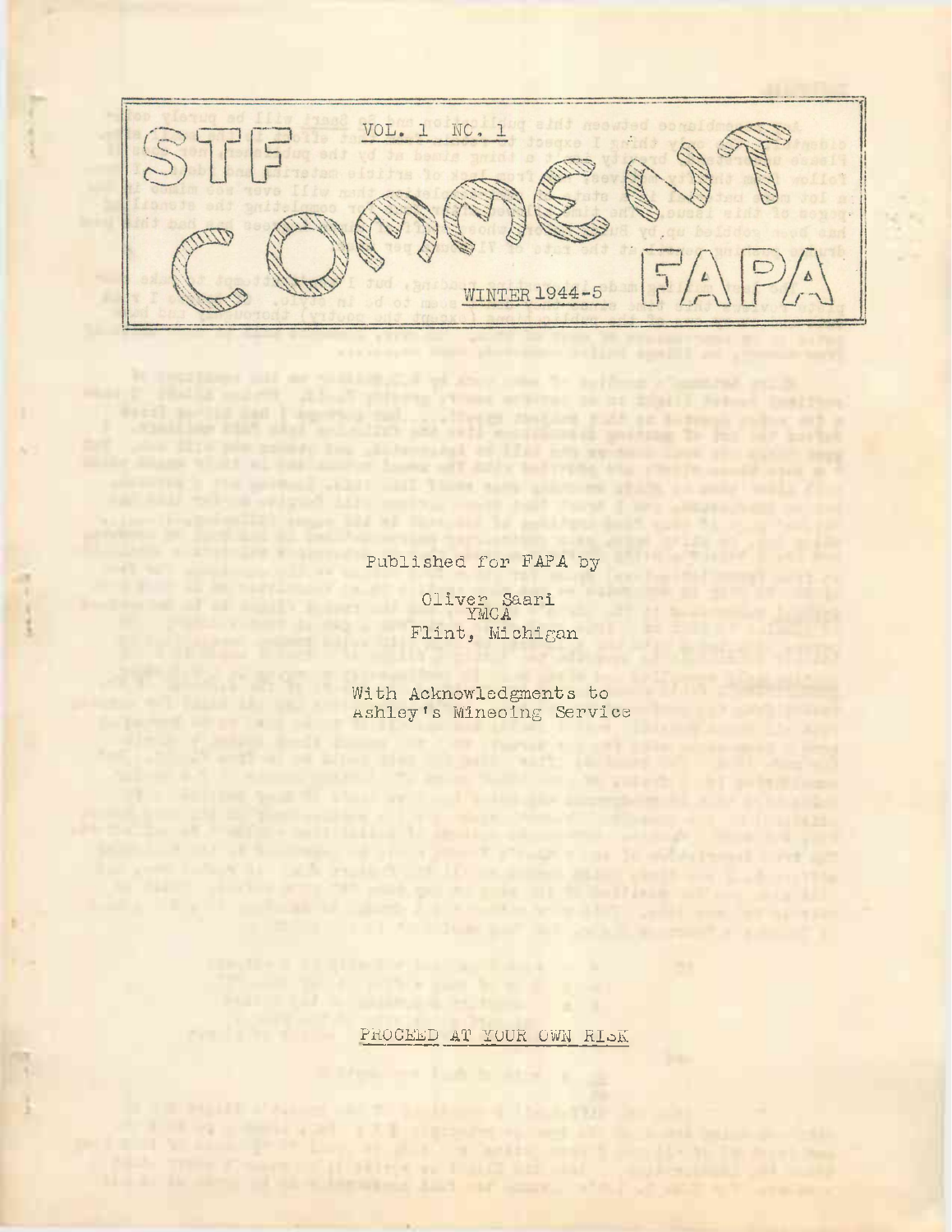#### EDITORIAL

Any resemblance between this publication and So Saari will be purely coincidental. The only thing I expect to retain from that effort is the small size. Please understand, brevity isn't a thing aimed at by the publisher, nor does it follow from thrifty motives, nor from lack of article material and ideas. I have a lot more material in a state of semi-completion than will ever see mimeo in the pages of this issue. The time allowed after Xmas for completing the stenciling has been gobbled up by Buick Motor, whose staff of Simon Legrees has had this poor drudge pushing pencil at the rate of 71 hours per week.

The last mailing made interesting reading, but I won't attempt to make complete reviews this time since they don't seem to be in style. Of course I read each and every one of the publications (except the poetry) thoroughly and have notes on my impressions of most of them. However, comments will be made blithely<br>from memory, on things half-remembered, such as.......

Milty Rothman's mention of some work by R.D.Swisher on the equations of vertical rocket flight in an inverse square gravity field. Praise Allah! I have vertical rocket flight in an inverse square gravity field. Praise Allah: I ha<br>a few notes devoted to that subject myself.....But perhaps I had better first<br>defend the act of putting discussions like the following into FAPA kpow there are some members who will be interested, and others who will not. But In sure these others are provided with the usual mechanisms in their minds which will allow, them to glide smoothly over stuff like this, leaving not a scratch, not an impression, and I trust that these persons will forgive me for this one "blank" page if they find anything of interest in the pages following......... Willy Ley, as Milty says, uses engineering approximations in his book on rockets, and is, I believe, using Oberth's methods when he determines velocities obtainable in free (gravitationless) space for given fuel ratios — the equations for free space are easy to determine -- and then applies these velocities as if they were initial velocities at the earth's surface, and the rocket flight to be determined us similar to that of a free projectile shot from a gun at that velocity. To anyone acquainted with the calculus, or even with solid common sense, this is totally inadequate to describe the vertical flight of a rocket which is being continuously propelled and whose mass is continuously changing in a retarding continuously properied and whose mass is continuously changing in a retarding<br>gravitational field which varies inversely as the square of the distance of the rocket from the center of the planet. Ley's assumptions are all right for working with all known possible rocket fuels, because all of these have to be burned at such a tremendous rate (to get thrust) that the rocket blast couldn't operate for more than a few minutes, after which the ship would be in free flight. But considering ideal fuels, or some other means of ejecting masses at far higher velocities thin thermodynamic expansion (we hive hints of many possible ways existing) we can conceive a rocket which operates continuously as the ship rises. Now, for such a rocket, approximate methods of calculation wouldn't be sufficient. The true description of the rocket's flight would be expressed by the following differential equation, which considers all the factors save air resistance, and will give you the position of the ship at any time "t" when solved. Which is wherein the rub lies. This poor mathematical drudge is drooling to get a gander at Swisher's Fourteen Pages, for They must contain the solution.

> If  $V =$  rocket exhaust velocity (a constant)  $m =$  mass of ship  $*$  fuel at any time "t"  $K =$  constant depending on the radius and surf;ce gravity of the planet  $x =$  distance from ship to center of planet and

dm = rate of fuel consumption dt

then the differential equations of the rocket's flight can be obtained using the good old dynamic principle  $\Sigma \mathbb{F}$  = MA , which says that the sum (vector) of all the forces acting on a body is equal to the mass of that body times the acceleration. Since the flight is vertical, we needn't worry about vectors. For Case I. let's assume the fuel consumption to be constant at all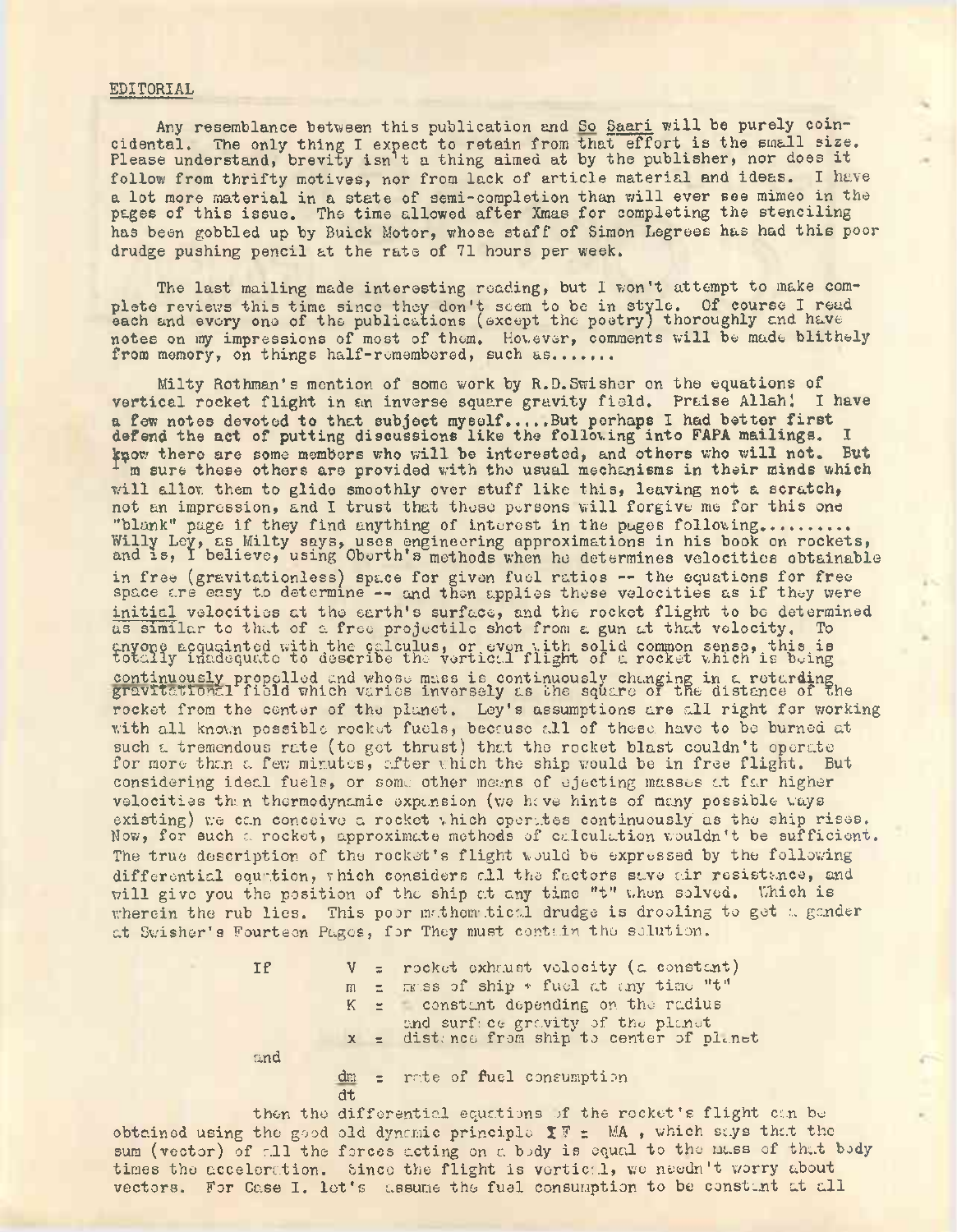times, Then the rocket thrust would be constant. Call it "F" and call the rate of fuel consumption "R". Then,

> $F - mK = m d^2x$  ............... (1.)  $\frac{d}{dt}\hat{z}$

To put the equation in solvable form, m is expressed in terms of t, so:  $m = m<sub>0</sub>$  - Rt, where  $m<sub>0</sub>$  is the initial total mass. The equation then becomes

> $F - (m_0 - Rt)K = (m_0 - Rt)d^2x$  ..... (2.)  $x^2$  dt<sup>2</sup>

The only methods I can think of to solve this equation are very tedious and provide only numerical solutions. If solved, the resulting equation would give the position of the rocket at any time, given the starting conditions. However, it's easy to see that if the rocket thrust remained constant while the mass of the ship decreased to a fraction of its original value, the acceleration would increase manyfold, and the occupants would soon be flattened; hence it might be desirable to install a gadget which would regulate the throttle automatically so as to keep the acceleration and not the rocket thrust constant (at some comfortable figure, say <sup>3</sup> g's). Perhaps I should have said the "apparent gravity" instead of "acceleration" here, since I meant not the actual time rate of change of velocity of the ship, but the sum of the effects of that acceleration and that of the changing gravitational field. This is probably the equation our great-great grandchildren, navigating luxury space liners, will have to solve to determine the positions of their ships, just as present day atmospheric navigators use the vector sum of air speed and wind velocity. The force <sup>F</sup> of a rocket for a variable rate of fuel consumption can be expressed as

$$
F = V \frac{dm}{dt}
$$

The "total acceleration", which determines the apparent weight of the **occupants** of the ship, consists of the acceleration of gravity plus the linear acceleration of the ship, thus

> "apparent acceleration" =  $K + d^2x$  $x^2$  dt<sup>2</sup>

which quantity is now being taken as constant and equal to a constant "E", giving, from dynamics, the following differential equation

$$
F = m \left(\frac{K}{x^2} + \frac{d^2x}{dt^2}\right) = mE
$$

which yields

$$
F_1 = (m_0 + \begin{bmatrix} \omega_1 \\ dm \end{bmatrix}) E
$$

 $d^2x = E$ 

đŧ

K  $x^2$ 

and

This differential equation is 
$$
\frac{m \cdot c}{m}
$$
 to solve then equation (2) and will give the position of the ship it:

Of course it must be realized that solution of equation of this type will be of purely academic interest till the first atomic rocket exhausting mass at velocities comparable to those of alpha particles (20,000 Km./sec.) takes off from earth. With such exhaust velocities, and rocket tubes that would stand indefinitely the energied producing them, we'd have interplanetary travel in our vest pockets. And it isn't as impossible as it may sound. Consider, there are many forces acting in the universe which we as yet know nothing about. The **ewn,** for one thing, shoots out flaming masses (prominences) bigger than the earth at speeds expressed in hundreds of miles per second.

-2-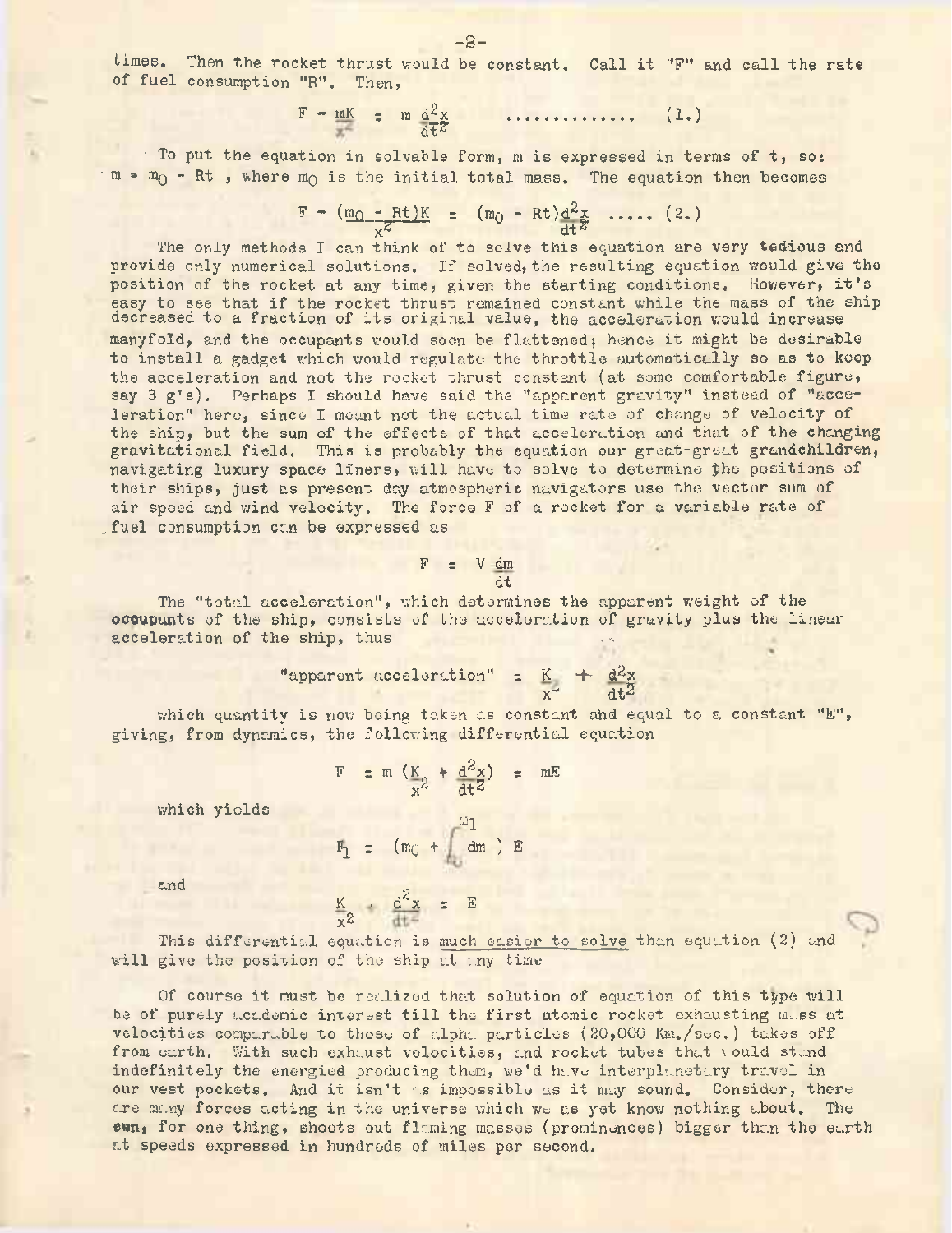Whew! Back to earth again. From Solar prominences to fanmags, What have we here? (Yes, you accuracy hounds; I've abandoned memory for some more positive stimulus.) Yhos looks like a nice little mag; wish I could read it....,... And Laney asks me a very pertinent question: must everybody be either introverted or extroverted? Seems to me I implied something of the sort. Funny how I've always in my mind divided the world of man into these two classifications without stopping to think of the in betweens. There must be "Jekyll and Hyde" personalities, people who ern take <sup>a</sup> crowd or leave it alone. If we're speaking only of extremes when we speak of introverts and extroverts, they are probably as rare as cases of extreme paranoia or the galloping willies. Yet as far as I've been able to observe, most people do fall into two different types, call them what you will  $$ each with a different sense of values, and neither of which can understand the other's motives or purposes. Call thim "funs" and "non fans" if you like. Every fan knows that fantastic fiction attracts mainly one type of person, and you can usually separate your friends into those who are funs (whether they read s-f or not) and those who are not and could not ever bo funs. I like the funs. The others I tolerate when necessary...

Form Stanley's math department is warming to the heart. Thunks! But Miller's math is <sup>a</sup> little inadequate, or is that what you xvere showing me? His first mistake is in the first step -- differentiation of the kinetic energy equation  $E = MV^2$  gives  $dE = g(2MVdV + V^2dM)$  if both M and V are considered variables, which we are told they are. This differentiation makes the problem harder to solve and the results more reasonable..... By the way, Norm -- maybe I said it before -- "Yesterday's 10,000 years is one of the best fan columns I've ever seen. Keep it up. Hqu about quoting from "first letters" of funs now famous -- would make a good article all by itself. I haven't my collection handy here or I'd do It.

And, in conclusion, to the friendly fen who sent me personal letters inspired by my first FAPA entry, my humble apologies. These letters reached me at a time of great unsettloment in my personal existence, and hence were not answered with the samp and gusto the Saari of old would have answered voices from kindred souls; however, they're still on top of the file, they shall be answered!

hofile, they<br>\* \* \* \* \*

## A NOTE ON ORIGINS

In the past few decades, scientists have cooked up hypotheses regarding the formation of the planets of the solar system which finally seem to fit all of the observed phenomena. Unfortunately for the science fiction fan, the birth of a solar system seems to require two parents unless the laws of motion are all wet, which doesn't seem very likely. Unfortunately -- because the frequency of the chance approach of two such parent stars seems to be something like once in 1,000,000,000,000,000 years for any given star, and that is a big number even if you were talking about all the observable stars in all the galaxies combined. So science fiction's dream of a galactic empire of many populated planets doesn't even have that meager encouragement from astronomers, that many other planets may exist.

But there seems to me to be a possibility seldom mentioned. How many dark stars are there -- stars which may not be coal black things, but yet are not luminous enough for their light to rach us? Since our only means of observation are optical, there is absolutely no way for astronomers to gather data on this question. There are hints. Of the <sup>19</sup> stars which have been found to be within 13 light years of us, 12 have magnitudes too faint to be seen with the naked eye. And 13 light years is but a small corner of the galaxy. How many more and still fainter stars are within that distance? How many "dark" stars are there in the other reaches of the universe?

I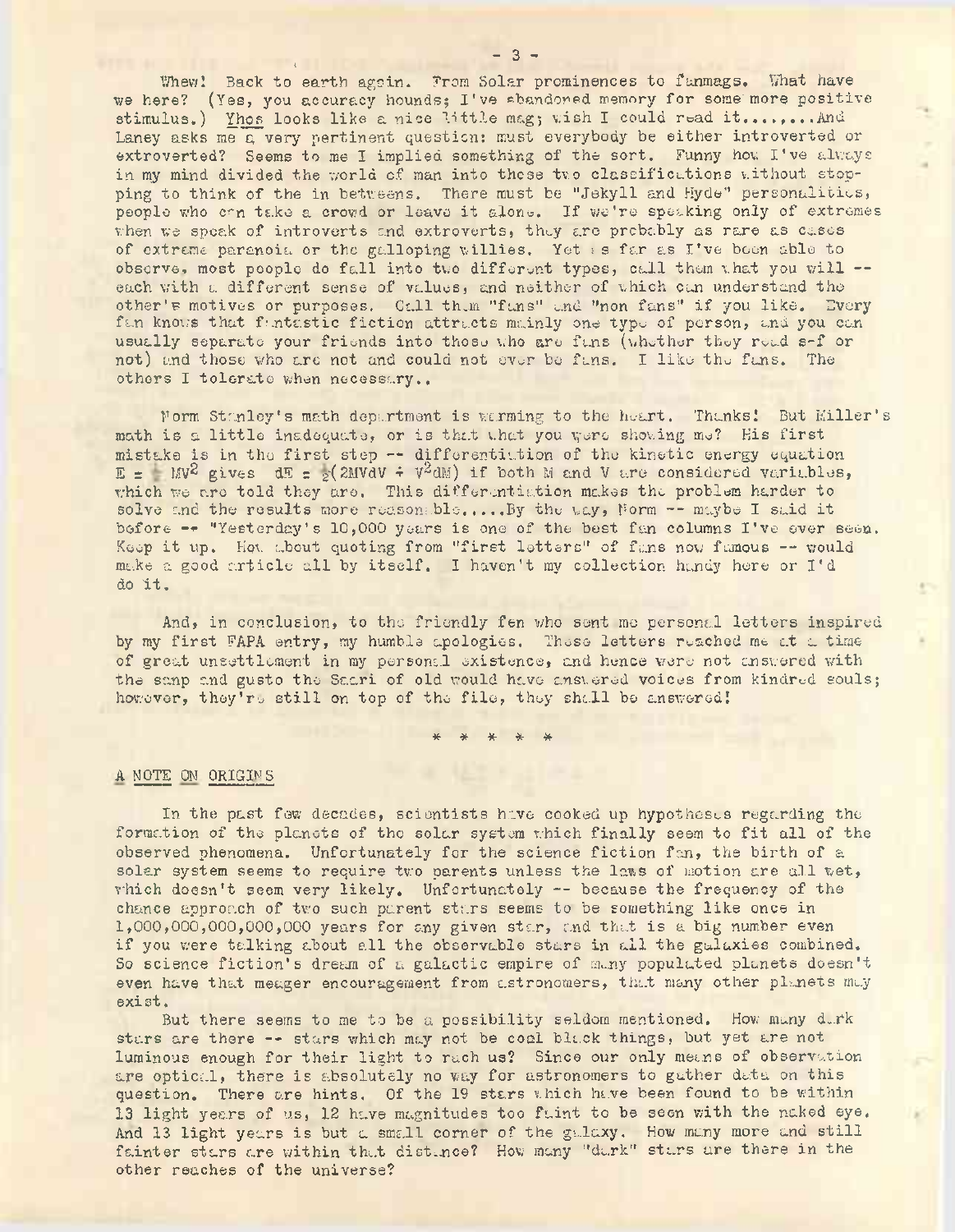Sirius has a dark companion. The light curves of many other variable stars show that they also have dark companion stars. Trillions upon trillions of dark stars could be scattered throughout the galaxy without our becoming aware of their presence, because even then the distances between them and their distances to the visible stars would be too gréat for them to have any observable gravitational effects. But their presence would certainly cut some zeros from that solar system probability. Perhaps we shall have our galactic empire after all!

 $*$   $*$   $*$   $*$ 

# AN S-F FAM GETS RELIGION

Don't touch that dial! This is going to be painless. I'll start with a summary. (The devout and satisfied need not proceed, but I hope there aren't many.)

At first there was nothing. Then God created everything. He created the Earth. But, most important, He created Man. He told Man that his principal interest and concern was to be sin and/or lack of it, and his salvation into an eternal (undefined) good place rather than demnation into a terrible (undefined) bad place. Incidental to those, perhaps with his left hand while shaving, God created the Universe, made it a place vast beyond physical concept, intricate yet colossal in its workings, filled with a change and evolution that began where and aimed at what and ended when it didn't matter because Man and his sin were the only things of importance.

The idiocy of this setup has led many intelligent people throw up their hands and formulate their own philosophies. Even some unintelligent ones, like myself. Yet it has always seemed to me that the fact that the masses of the earth's people still take time out from the daily routine to consider things beyond their everyday existence is a good fact, one which has done much good in the past and can do good in the present. A world with no sort of "spiritual" leadership does not seem to me like a good world. In arguments (futile) with religious friends, I have always conceded this point, and have begged only that the church lay itself open to criticism, to evolution, to the change which is so inherent in everything around us. Anyone who has ever argued the same knows what the reaction is: one is politely told that one is a damn fool for failing to see that, since everything exists, it must have been created, and henco everything that has ever been written in sufficiently vague language about God, the creator, is necessarily true. The church is too much like a closed setup, a political machine which fakes elections and interprets laws to suit itself.

Imagine my surprise, then, on reading a booklet by one Harold Scott, M.S., Th. D., a minister, a pastor of a church. The booklet, practically forced upon me by a friend, is suggestively enough entitled Theological Terms in the Light of Modern Scholarship. At the bottom is a quotation from Lowell: "Time makes ancient good uncouth." Between the covers is some of the most fascinating reading I have encountered. To the devout, this book would be an abandonment of all religion, a preaching of atheism. To me it is the first hint that any congregation culling itself religious could ever be emotionally, intellectually, and spiritually satisfying! Before I'm disowned by many who must feel as I felt before reading this book, I'll copy a few meaty quotations, trusting Dr. Scott won't mind, and let you judge for yourself.

"In our day," Dr. Scott says, "we must have a religion that is intellectually respectable, scientifically valid, and emotionally satisfying.....Today there is a horizontal cleavage running through the traditional American denominations

 $= 4 -$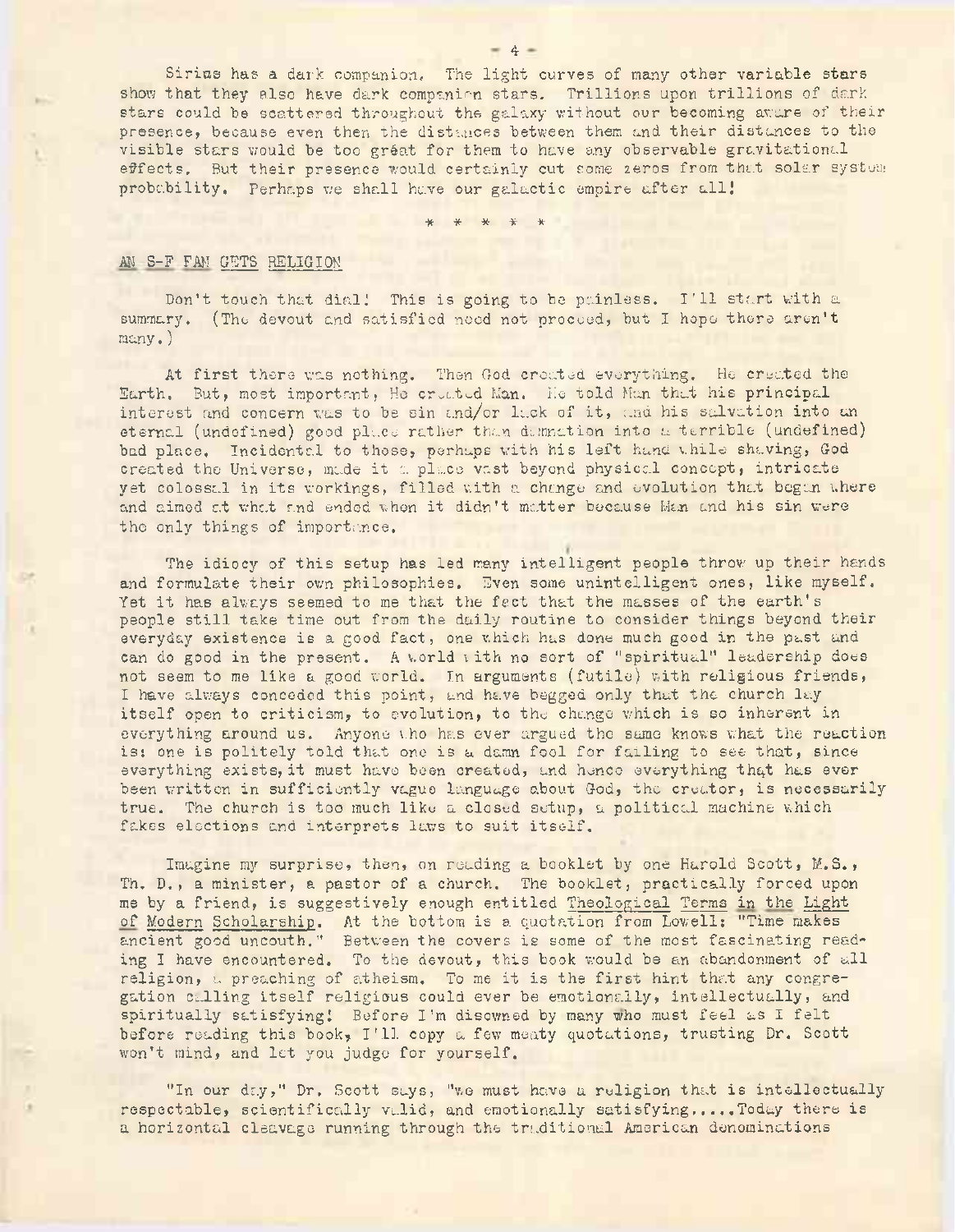dividing those who accept the modern scholarship from those who reject it in favor of what was acholarship yesterday."

This, in itself, is startling enough, coming from one who has been educated in theological schools. But he goes on to evaluate what the church considers authority. Religious revelations of the past have always reflected the world view and world knowledge of their time or times, "It is.human knowledge and speculation not God knowledge." Dr.Scott goes on to say: "If the Christians of today reject the authority of & priori dogmas, church councils, the church, the Pope, the Bible, the ancient creeds, formulae, martyrs, teachers, and bishops, where is authority? Well, authority is in the truth wherever truth may be found. .......Too long the church has insisted on its dogmas being tried in courts of its own choosing with ordinary rules of evidence excluded, and before jurors of its own selection......There have evolved certain techniques of precision in testing truth. By this is meant the concurrent use of such approaches and techniques as are relevant to the question in hand, such as the historical or social or genetic approach, gathering of data, inspection, comparison, classification, logical analysis, experimentation, calculation........... To these religion must submit. Through these truth emerges." Also, "There is no such thing as underived knowledge," and, "Relative to the unknown, humans have little knowledge.'"

I am quoting because these are my convictions, stated more concisely and clearly than I could ever say them. I shall therefore quote some more: "Traditional Christian theology greatly exaggerated the cosmic importance of Man..... Man is an animal but a unique animal....a gifted animal. Of all forms the most complete and complex, he alone has the capacity to grasp to any degree the significance of a dynamic environment and to make conscious adjustment to it....Man is still in the kindergarten of the race. He is young yet as a species. As might be expected the immediate attracts his attention. The matter he can manipulate engages his interest and commands his skill. He is primarily a materialistic animal fighting to supply his appetites, and entranced with each visible novelty. The joy of mechanical creation is strong within him....... Man has not yet evolved into the philosophical man. Compared with his mechanical triumphs his progress in religion and in social engineering is pitiful. Only in the field of manipulation of matter -- science and technology -- is he capable of sustained objectivity...........Faced with fundamental problems of destiny, he fulls back on sentimental myths and fanciful constructions bearing no relation to the empirical world he investigates so avidly in the service of science and technology.....It is by no means a safe assumption that man is necessary to the ends of God. Rather it seems almost certain that if man cannot make continuous and rapid adjustment to the creativity of the moving universe he will become another of the discarded forms and his bright promise forever lost......Religion is the effort....to read the purposes of the universe and to make adjustment to them. Religion is a sense of direction."

The italics are mine, to make sure you wouldn't miss that last sentence. It contains, in six words, the essence of this article and Dr. Scott's booklet: that there can exist a pursuit which is at once scientific and logical, yet broader than any of the specialized 'fields of science, a pursuit toward a sense of direction. What is fandom, if not that? Why do fans get together and argue about scientific subjects they know little about, yet feel enough to make progress? Why are stories like Fifty Million Monkeys written? Here we see in fandom and in Dr. Scott's religion a clear similarity of purpose: to observe, in the processes of the universe, evidences of trends, of harmonies, of principles. Religion is man's response to the totality of his universe." Also, "Religion is not the product of revelation but of evolution. It was not projected into man's world from a spirit world but arose and developed out of man's need. Religion is

к

 $\overline{\mathbf{r}}$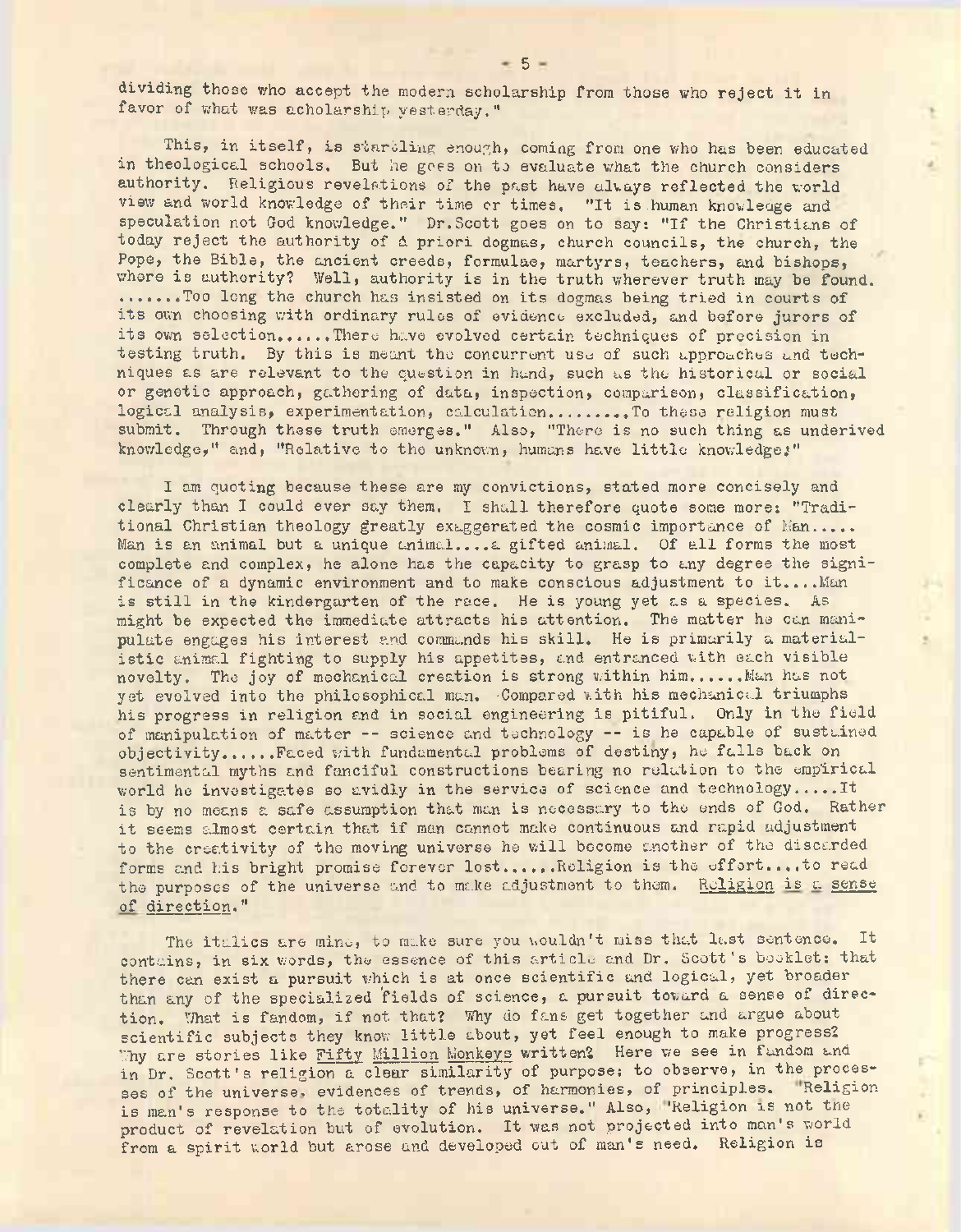### implicit in man's nature."

The booklet proceeds to define some of the ancient terms of religion in a modern sense. Look at the definition of sin, stated thus: "The universe exhibits certain definite characteristics..... Sin is disharmony of the race or individual vith those characteristics. Sin is the lack of adjustment to the evolving purposes of the universe. Since the plan of the universe seems to result to some degree in value, meaning, and appreciation, sin is obscurity of meaning, blunting of appreciation, and opposition to emerging or potential values." In this way, "....probably ministers and whoever write the advertisements are the most sinful among men."

Dr. Scott is a man of fifty or fifty-five, graying hair, looking more like a doctor or the better type of college professor than a minister. His voice is penetrating and slightly cynical, and he has the air of a man sincerely trying to make his meanings clear. His congregation is small, his church small but very warm and nest, and there is not an overdone, unreasonable howling for shekels. Obviously his salary is small.

You might fairly ask what he precches about, if he omits all the reading of text and the favorite oratorical mumbo-jumbo of the preacher. The answer is, all sorts of philosophies, from Emerson to Pluto, from Kant to Russell, and some obviously his own. ' This convert has heard a worthy sermon on Emerson's essay on "Self Reliance" and a discussion on the position and importance of minority groups in the world's thought which contained more inspiration in ten words than all the other preacher-talk put together.

All of which just goes to show that not all funs read or have even heard of fantasy fiction, and one-finds them in the strangest places!

\* \* \* \* \*

/

## BOOK TALK

I recently obtained from a bookstore S.Fowler 'Wright's Deluge, Dawn, and The Island of Captain Sparrow. Deluge I had read before; the other two I had not, but I read all three within a week. This is good fantasy! Deluge and Dawn areunique among novels, to the best of my knowledge, by being separate accounts of the same chiracters, theme, and plot  $-$  the struggles of a handful of people left living after a geologic upheaval in which most of the known world is buried under water -- but written from different points of view. Reading Dawn after Deluge is like reading a much-loved book after many years -- you know what is going to happen, but the writing is new and the knowledge only heightens your interest.... Get these, if you haven't read them. They're among the best fantasies ever published in book form.

The Island of Captuin Sparrow is just another "lost island in the Pacific" story, but with many points of originality and certainly a writing style that is far from mediocre....... Anyone having knowledge of more of "right's work, or having other books by him they wish to sell, please communicate with me.

There's a new book out -- "a Wellsian fantasy" says the catalog -- called The "Ar Against the Me; ts or is it The War 'Ath the Newts, by an author of whom I had heard. Dammit, I haven't the catalog handy and can't remember his name, but have ordered the book and if it's any good you'll hear about it next issue.

\* \* \* \*